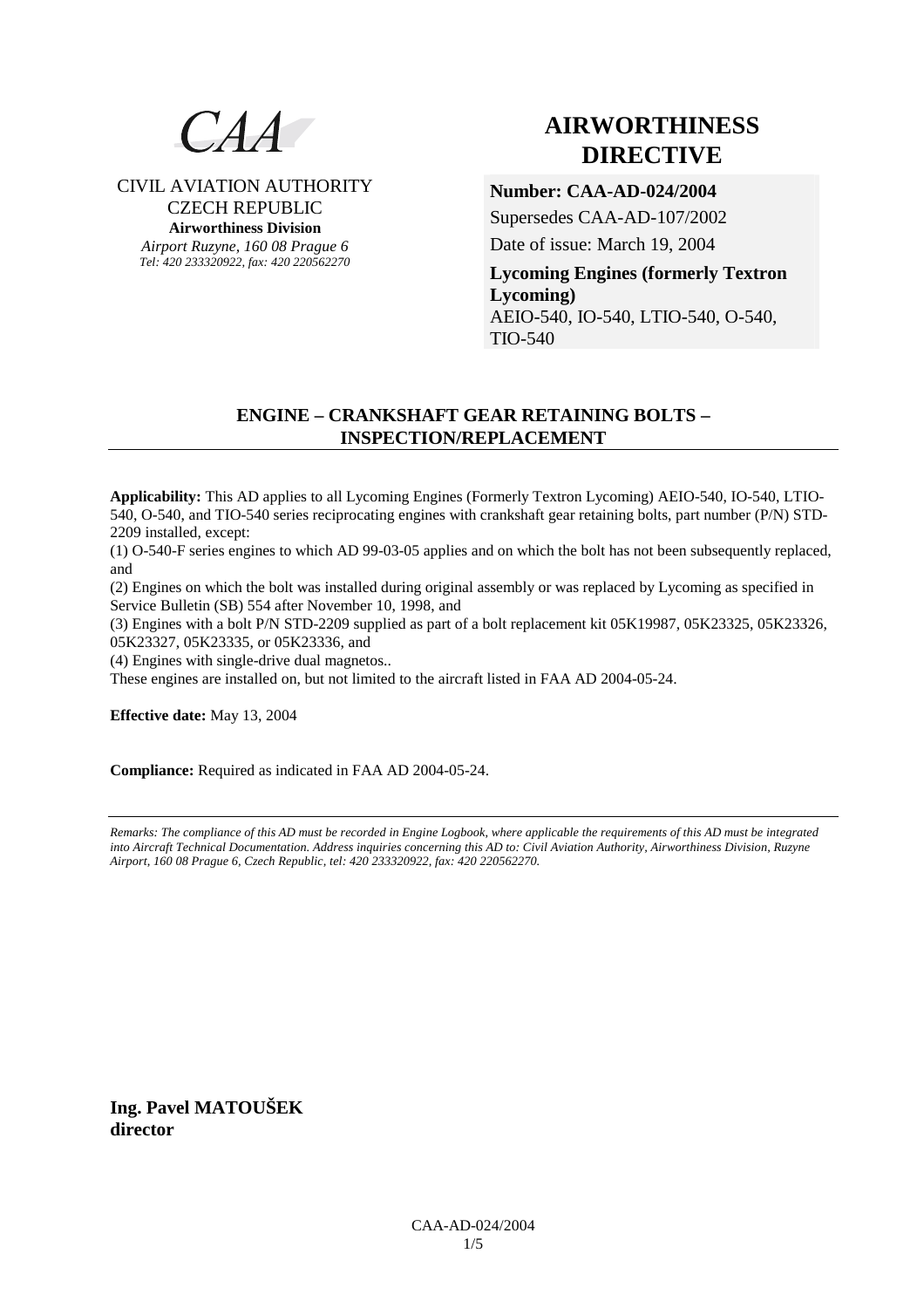**2004-05-24 Lycoming Engines (Formerly Textron Lycoming):** Amendment 39-13519. Docket No. 2002-NE-31- AD. Supersedes AD 2002-23-06, Amendment 39-12950.

## **Effective Date**

(a) This airworthiness directive (AD) becomes effective March 30, 2004.

## **Affected ADs**

(b) This AD supersedes AD 2002-23-06, Amendment 39-12950.

## **Applicability**

(c) This AD applies to all Lycoming Engines (Formerly Textron Lycoming) AEIO-540, IO-540, LTIO-540, O-540, and TIO-540 series reciprocating engines with crankshaft gear retaining bolts, part number (P/N) STD-2209 installed, except:

(1) O-540-F series engines to which AD 99-03-05 applies and on which the bolt has not been subsequently replaced, and

(2) Engines on which the bolt was installed during original assembly or was replaced by Lycoming as specified in Service Bulletin (SB) 554 after November 10, 1998, and

(3) Engines with a bolt P/N STD-2209 supplied as part of a bolt replacement kit 05K19987, 05K23325, 05K23326, 05K23327, 05K23335, or 05K23336, and

(4) Engines with single-drive dual magnetos.

(5) These engines are installed on, but not limited to the following aircraft:

Aero Commander. (500), (500-B), (500-E), (500-U)

Aero Mercantil. Gavilan.

Aerofab. Renegade 250.

Bellanca Aircraft. Aries T-250

Britten-Norman. (BN-2).

Cessna Aircraft. Skylane C-182, Stationair C-206, Turbo Skylane T182T, Turbo Stationair T-206

Christen. Pitts (S-2S), (S-2B).

Commander Aircraft. 114TC, 114B

DeHavilland. (DH-114-2X)

Dornier. (DO-28-B1)

Evangel-Air.

Extra-Flugzeugbau. Extra 300.

Found Bros. (FBA-2C), Centennial (100)

Gippsland. GA-200.

Helio. Military (H-250).

King Engineering. Angel.

Maule. MT-7-260, M-7-260, MX-7-235, MT-7-235, M7-235, Star Rocket (MX-7-235), Super Rocket (M-6-235), Super Std. Rocket (M-7-235).

Mooney Aircraft. "TLS" M20M.

Moravan. Zlin-50L

Pilatus Britten-Norman. Islander (BN-2A-26), Islander (BN-2A-27), Islander II (BN-2B-26), Islander (BN-2A-21), Trislander (BN-2A-Mark III-2), Islander (BN-2B).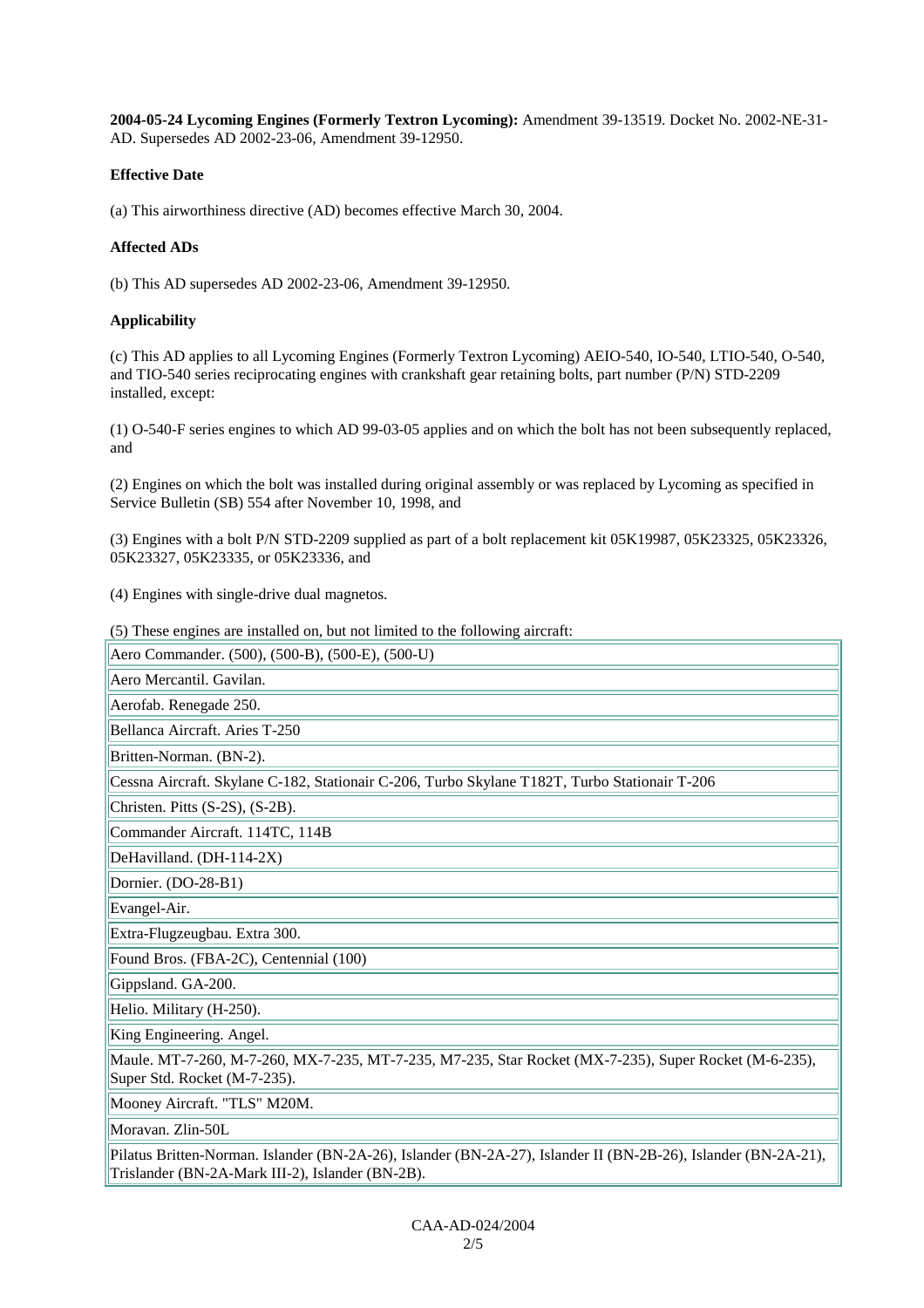Piper Aircraft. 700P Aerostar, Aerostar 600A, Aerostar 601B, Aerostar 601P, Apache (PA-23 "235"), Aztec (PA-23 "250"), Aztec (PA-23 "250"), Comanche (PA-24 "250"), Comanche (PA-24 "260"), Aztec F, Aztec C (PA-23 "250", Cherokee (PA-24 "250"), Cherokee (PA-28 "235"), Cherokee Six (PA-32 "260", Cherokee Six (PA-32-300). "LANCE", Comanche (PA-24 "150"), Comanche (PA-24 "250"), Comanche (PA-24), Comanche (PA-24 "260"), Comanche 260, Mirage (PA-46-350P, Navajo (PA-31), Navajo (PA-31-300), Navy Aztec (PA-23 "250"), Pawnee (PA-24 "235"), Pawnee (PA-25 "260"), Saratoga (PA-32-300), Brave 300, Sequoia 602P, T-1020, T35, Turbo Aztec (PA-23-250), Turbo Saratoga TC (PA-32-301T)

S.O.C.A.T.A. Rallye 235CA., Rallye 235GT, Rallye 235C, TB-20

#### **Unsafe Condition**

(d) This AD results from an expanded population of affected engines, and approval of five kits for replacing the crankshaft gear retaining bolts. We are issuing this AD to prevent the loss of all engine power and possible forced landing.

### **Compliance**

(e) You are responsible for having the actions required by this AD performed within the compliance times specified unless the actions have already been done.

### **Engines That Have Complied With Emergency AD 2002-20-51 or AD 2002-23-06**

(f) No further action is required for AEIO-540, LTIO-540, IO-540, O-540, and TIO-540 series engines that have:

(1) A bolt, P/N STD-2209 that was included in bolt replacement kit: 05K19987, 05K23325, 05K23326, 05K23327, 05K23335, 05K23336; or

(2) A bolt P/N STD-2209 that was installed by Lycoming as specified in SB 554 after November 10, 1998; or

(3) A bolt with a P/N other than P/N STD-2209.

(g) For AEIO-540, LTIO-540, IO-540, O-540, and TIO-540 series engines that have complied with emergency AD 2002-20-51, replace the crankshaft gear retaining bolt with a new bolt that does not have P/N STD-2209, unless the bolt that was installed was:

(1) Included in bolt replacement kit: 05K19987, 05K23325, 05K23326, 05K23327, 05K23335, 05K23336; or

(2) A bolt installed by Lycoming as specified in SB 554 after November 10, 1998; or

(3) A bolt with a P/N other than STD-2209.

(4) You can find information on replacing the retaining bolt in Lycoming SB No. 554, dated September 30, 2002.

#### **Engines Listed by Serial Number (SN) in Lycoming SB 554, Dated September 30, 2002**

(h) No further action is required for AEIO-540, LTIO-540, IO-540, O-540, and TIO-540 engines with:

(1) A single-drive dual magneto, and all O-540-F engines to which AD 99-03-05 applies and on which the bolt has not been subsequently replaced with a bolt other than one included in gear bolt replacement kit: 05K19987, 05K23325, 05K23326, 05K23327, 05K23335, 05K23336; or

(2) A bolt replaced by Lycoming as specified in SB 554 after November 10, 1998; or

(3) A bolt, other than P/N STD-2209, including any O-540-F engines listed by SN in Table 1 of Lycoming SB No. 554, dated September 30, 2002.

(i) Before further flight, for all other engines that have an engine SN listed in Table 1 of Lycoming SB No. 554, dated September 30, 2002, replace the crankshaft gear retaining bolt with: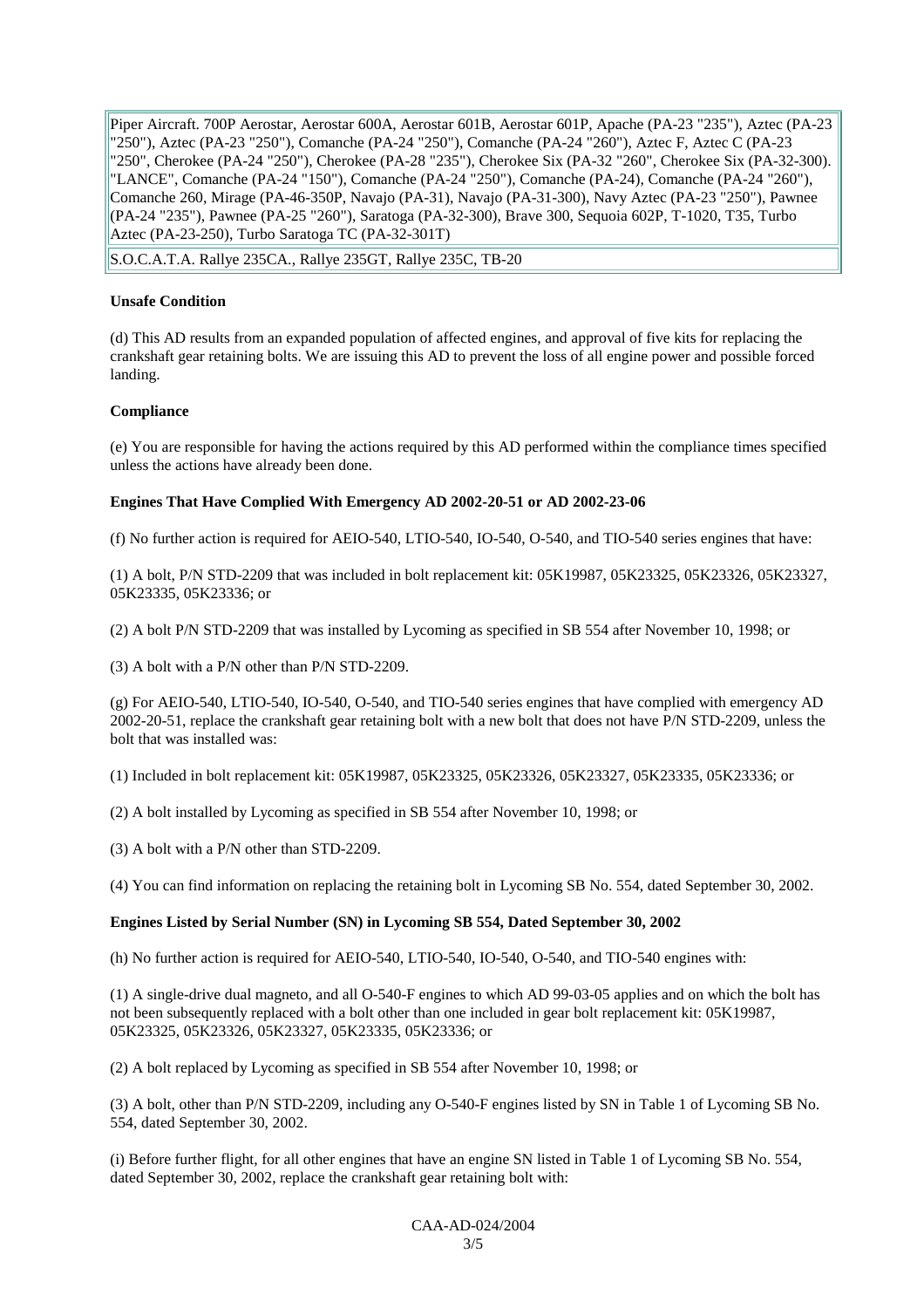(1) A new bolt included in gear bolt replacement kit: 05K19987, 05K23325, 05K23326, 05K23327, 05K23335, 05K23336; or

(2) A bolt with a P/N other than STD-2209.

(3) You can find information on replacing the retaining bolt in Lycoming SB No. 554, dated September 30, 2002.

#### **Bolts That Have Been Replaced During Field Maintenance or Field Overhaul**

(j) Before further flight, replace the crankshaft gear retaining bolt with a new bolt supplied as part of gear bolt replacement kit: 05K19987, 05K23325, 05K23326, 05K23327, 05K23335, 05K23336, or a bolt with a P/N other than P/N STD-2209, if:

(1) The bolt on an O-540-F series engine was replaced after compliance with AD 99-03-05 with a bolt that was not included in bolt replacement kit: 05K19987, 05K23325, 05K23326, 05K23327, 05K23335, 05K23336; or

(2) The bolt on an AEIO, LTIO, IO, O, or TIO-540 series engine was replaced during field maintenance or field overhaul between November 27, 1996, and the effective date of this AD with a bolt that was not included in bolt replacement kit: 05K19987, 05K23325, 05K23326, 05K23327, 05K23335, or 05K23336.

(3) You can find information on replacing the bolt in Lycoming SB No. 554, dated September 30, 2002.

#### **Engines Listed by Serial Number (SN) in Lycoming Mandatory Service Bulletin (MSB) 554, Supplement 5, Dated August 15, 2003**

(k) If an engine model and SN is listed in Lycoming MSB 554, Supplement 5, dated August 15, 2003, replace the crankshaft gear retaining bolt within 10 hours TIS, or 7 days after the effective date of this AD, whichever is earlier, with:

(1) A new bolt included in gear bolt replacement kit: 05K19987, 05K23325, 05K23326, 05K23327, 05K23335, 05K23336; or

(2) Bolt STD-2247, or

(3) A bolt with a P/N other than P/N STD-2209.

(4) You can find information on replacing the retaining bolt in Lycoming SB No. 554, dated September 30, 2002.

#### **Recording Gear Bolt Replacement Kit Number**

(l) After the effective date of this AD, record the part number of the gear bolt or the number of the gear bolt replacement kit: 05K19987, 05K23325, 05K23326, 05K23327, 05K23335, or 05K23336, in the engine records when recording compliance with this AD.

#### **Prohibition Against Installing Gear Retaining Bolts P/N STD-2209**

(m) After the effective date of this AD, do not install any crankshaft gear retaining bolt, P/N STD-2209, except one that is included in a Lycoming gear bolt replacement kit: 05K19987, 05K23325, 05K23326, 05K23327, 05K23335, or 05K23336, onto any engine listed in this AD.

#### **Alternative Methods of Compliance**

(n) The Manager, New York Aircraft Certification Office, has the authority to approve alternative methods of compliance for this AD if requested using the procedures found in 14 CFR 39.19.

#### **Material Incorporated by Reference**

(o) Engine serial numbers are listed in Lycoming Mandatory Service Bulletin No. 554, Supplement 5, dated August